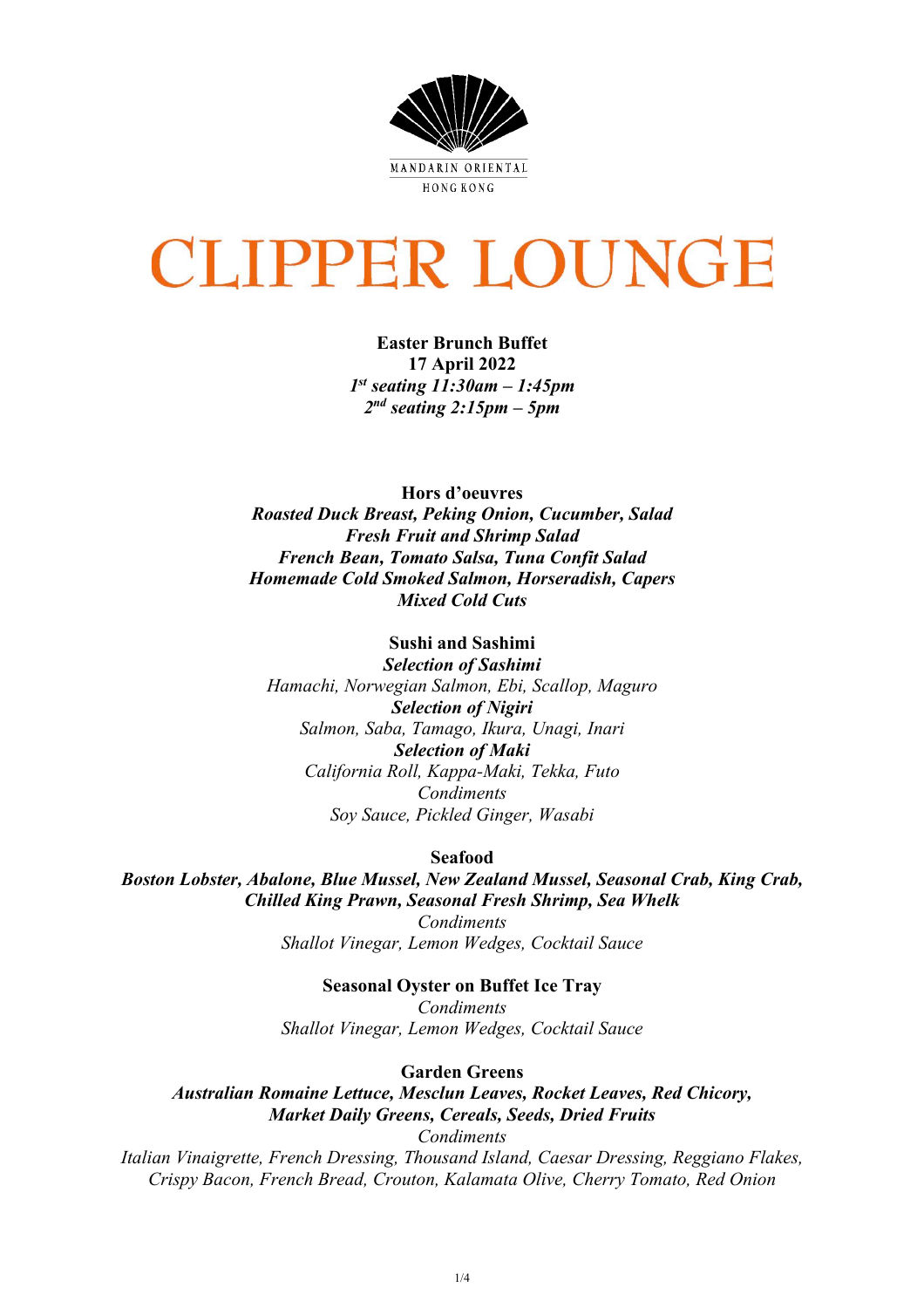

**Deluxe Cheeses Selection** *Emmenthal, Edam, English Cheddar, Brie de Meaux, St. Albray, Goat Cheese, Camembert, Reblochon Condiments Dried Apricots, Walnuts, Grapes, Quince Jelly, Crackers*

**Soup Tureen** *Lobster Bisque, Tarragon Cream Pork Shin Soup, Dried Octopus, Mung Beans, Lotus Roots*

**From the Bakery** *Daily Selection of Danish Selection of Muffin – Blueberry, Apple Bran, Chocolate Selection of Sweet Bun – Butter Roll, Raisin Bun Selection of Croissant – Plain, Wheat, Almond, Chocolate Selection of Doughnut – Plain, Strawberry Jam*

> **Hainan Chicken Station** *Poached Hainan Chicken, Fragrant Rice Condiments Ginger Sauce, Chilli Sauce, Dark Soy Sauce*

> > **Pan-fried Foie Gras** *Mango Salsa, Baguette Toast*

> > > **Egg Station**

*Omelette, Fried Egg, Scrambled Egg or Poached Egg Condiments Ham, Red Pepper, Yellow Pepper, Green Pepper, Mushroom, Cheddar Cheese, Onion, Smoked Salmon, Tomato*

> **On Black Board** *Egg Royale or Egg Benedict Served from the kitchen upon request*

**Poached Spring Vegetables Station** *Asparagus, Baby Kale, Mini Cabbage, Carrot, Chinese Lettuce, Pak Choy Conpoy Egg White Sauce, Portuguese Sauce, Chicken Broth Condiments Crispy Garlic, Oyster Sauce, Chilli Sauce*

### **From The Carvery**

*Roasted Prime Rib of Beef Yorkshire Pudding, Thyme Jus Honey Ham Apple Sauce, Honey Mustard Jus*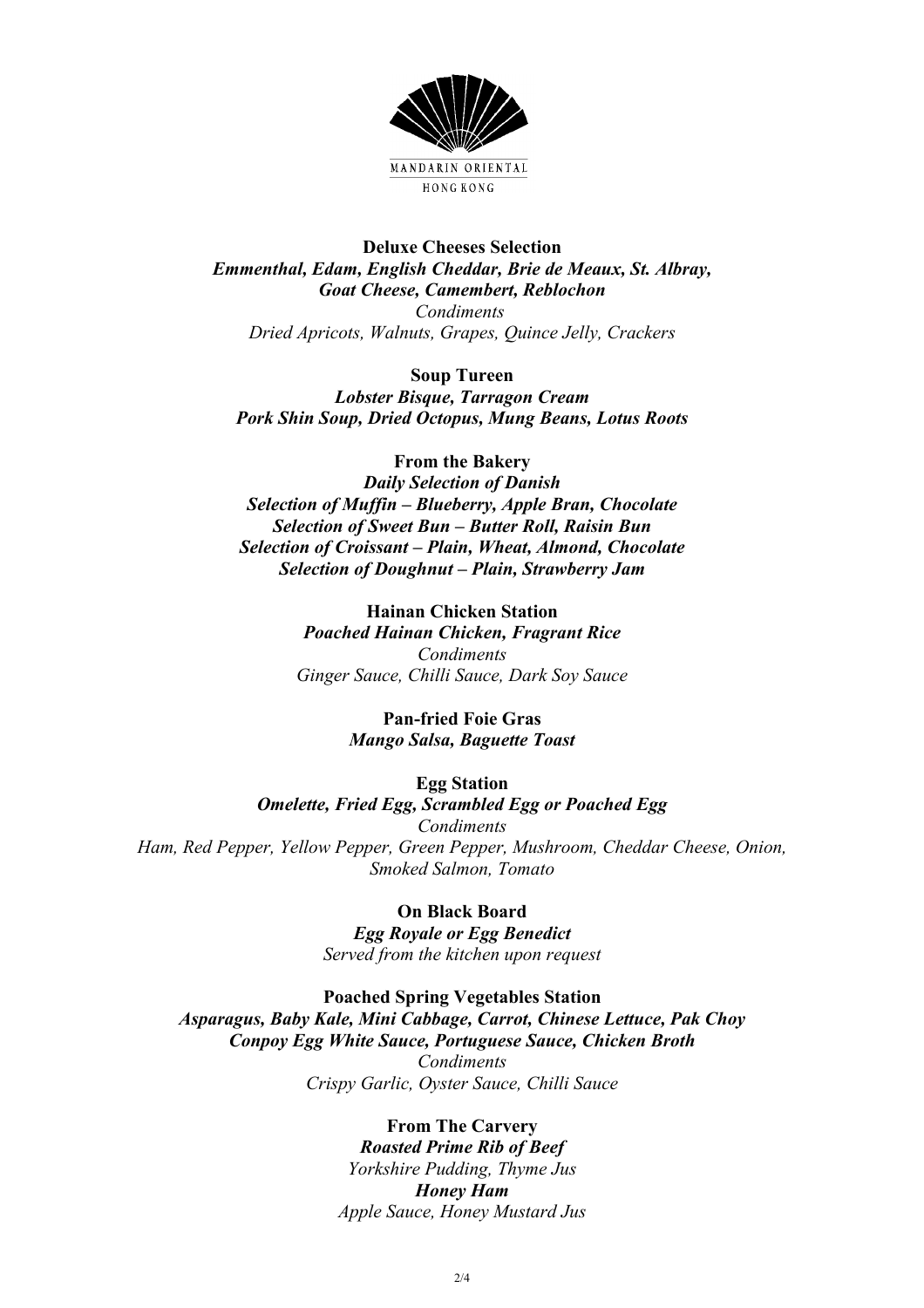

#### **Chafing Dishes**

*Selection of Dim Sum Steamed Chinese Bun Baked King Prawn, Garlic and Herb Butter Stir-fried Sea Cucumber, Celery, Honey Peas, Chilli, Garlic, X.O. Sauce Steamed Whole Grouper, Ginger, Spring Onion, Soy Sauce Poached Halibut, Mussel Curry Sauce Beef Medallion, Asparagus, Mushroom Sauce Grilled Lamb Chop, Lamb Jus Slow-cooked Pork Rack, Honey Mustard Jus, Honey Glazed Apple Pasta Aioli with Parma Ham, Artichoke, Cherry Tomato & Herbs Wok-fried Seasonal Vegetables, Garlic, Ginger Roasted New Potatoes, Onion, Garlic, Butter, Herbs*

#### **Desserts**

*Mandarin Tiramisu Strawberry Bavarois Panna Cotta with Lemon Curd Raspberry Chocolate Mousse Green Tea and Red Bean Mousse Red Bean and Coconut Pudding Fresh Fruit and Berries Salad Coffee Crème de Pot Mango and Coconut Pudding Vanilla Crème Brûlée Blueberry and White Chocolate Trifle Warm Puddings Hot Cross Bun Pudding Baked Rhubarb Apple Crumble Warm Chocolate Pudding with Orange Compote Cakes 1963 Mandarin Cheesecake Raspberry and Vanilla Mousse Cake Green Tea and Honey Yuzu Mousse Cake Orange Carrot Cake Mixed Berries Cream Cake Peach Upside Down Cake Chocolate Opera Cake Baked Items Baked Lemon Tart Baked Mixed Berries Crumble Pie Raspberry Fruit Cake Assorted Easter Cookies Baked Chocolate Brownies with Toasted Almond*